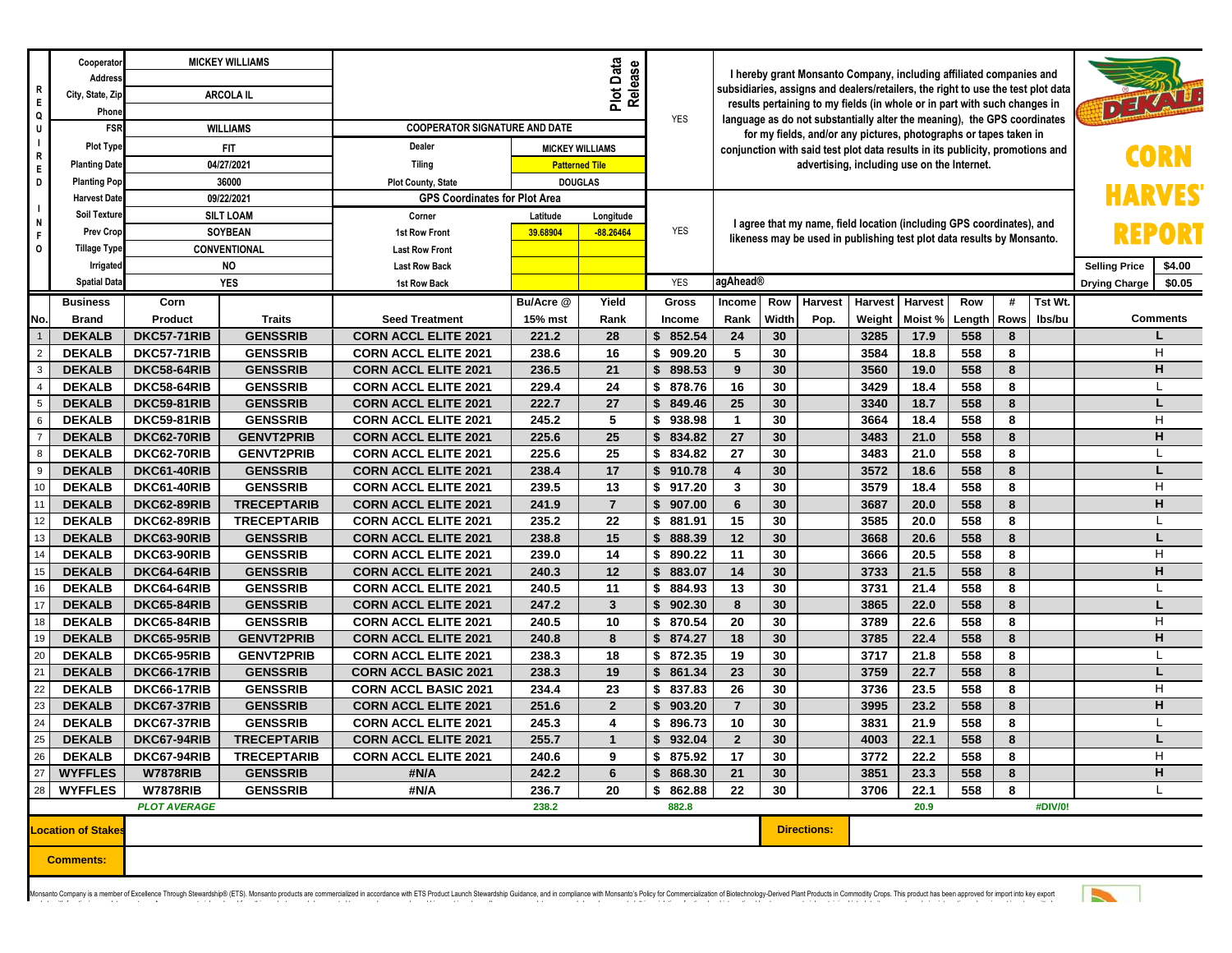| $\begin{array}{c} R \\ E \end{array}$<br>∣Q                                                                                                                                                                                                                                                                                                                                                                                                                                                                                                                                                                                                                                                                                                                                                                                                                                                                                                                                | Cooperator<br><b>Address</b><br>City, State, Zip<br>Phone | <b>MICKEY WILLIAMS</b><br><b>ARCOLA IL</b> | Data<br>ease<br><u>ھ</u><br>ᄒ        |                                                                   |             | <b>YES</b> | I hereby grant Monsanto Company, including affiliated companies and<br>subsidiaries, assigns and dealers/retailers, the right to use the test plot data<br>results pertaining to my fields (in whole or in part with such changes in<br>language as do not substantially alter the meaning), the GPS coordinates | TO EXAMPLE           |        |  |
|----------------------------------------------------------------------------------------------------------------------------------------------------------------------------------------------------------------------------------------------------------------------------------------------------------------------------------------------------------------------------------------------------------------------------------------------------------------------------------------------------------------------------------------------------------------------------------------------------------------------------------------------------------------------------------------------------------------------------------------------------------------------------------------------------------------------------------------------------------------------------------------------------------------------------------------------------------------------------|-----------------------------------------------------------|--------------------------------------------|--------------------------------------|-------------------------------------------------------------------|-------------|------------|------------------------------------------------------------------------------------------------------------------------------------------------------------------------------------------------------------------------------------------------------------------------------------------------------------------|----------------------|--------|--|
|                                                                                                                                                                                                                                                                                                                                                                                                                                                                                                                                                                                                                                                                                                                                                                                                                                                                                                                                                                            | <b>FSR</b>                                                | <b>WILLIAMS</b>                            | <b>COOPERATOR SIGNATURE AND DATE</b> |                                                                   |             |            | for my fields, and/or any pictures, photographs or tapes taken in                                                                                                                                                                                                                                                |                      |        |  |
|                                                                                                                                                                                                                                                                                                                                                                                                                                                                                                                                                                                                                                                                                                                                                                                                                                                                                                                                                                            | <b>Plot Type</b>                                          | <b>FIT</b>                                 | Dealer                               | <b>MICKEY WILLIAMS</b><br><b>Patterned Tile</b><br><b>DOUGLAS</b> |             |            | conjunction with said test plot data results in its publicity, promotions and                                                                                                                                                                                                                                    | <b>CORN</b>          |        |  |
| $\begin{array}{c} \n\hline\n\end{array}$                                                                                                                                                                                                                                                                                                                                                                                                                                                                                                                                                                                                                                                                                                                                                                                                                                                                                                                                   | <b>Planting Date</b>                                      | 04/27/2021                                 | <b>Tiling</b>                        |                                                                   |             |            | advertising, including use on the Internet.                                                                                                                                                                                                                                                                      |                      |        |  |
|                                                                                                                                                                                                                                                                                                                                                                                                                                                                                                                                                                                                                                                                                                                                                                                                                                                                                                                                                                            | <b>Planting Pop</b>                                       | 36000                                      | <b>Plot County, State</b>            |                                                                   |             |            |                                                                                                                                                                                                                                                                                                                  |                      |        |  |
| $\frac{1}{N}$<br>l o                                                                                                                                                                                                                                                                                                                                                                                                                                                                                                                                                                                                                                                                                                                                                                                                                                                                                                                                                       | <b>Harvest Date</b>                                       | 09/22/2021                                 | <b>GPS Coordinates for Plot Area</b> |                                                                   |             |            |                                                                                                                                                                                                                                                                                                                  | <b>HARVES</b>        |        |  |
|                                                                                                                                                                                                                                                                                                                                                                                                                                                                                                                                                                                                                                                                                                                                                                                                                                                                                                                                                                            | <b>Soil Texture</b>                                       | <b>SILT LOAM</b>                           | Corner                               | Latitude                                                          | Longitude   |            |                                                                                                                                                                                                                                                                                                                  | <b>REPORT</b>        |        |  |
|                                                                                                                                                                                                                                                                                                                                                                                                                                                                                                                                                                                                                                                                                                                                                                                                                                                                                                                                                                            | <b>Prev Crop</b>                                          | <b>SOYBEAN</b>                             | 1st Row Front                        | 39.68904                                                          | $-88.26464$ | <b>YES</b> | I agree that my name, field location (including GPS coordinates), and<br>likeness may be used in publishing test plot data results by Monsanto.                                                                                                                                                                  |                      |        |  |
|                                                                                                                                                                                                                                                                                                                                                                                                                                                                                                                                                                                                                                                                                                                                                                                                                                                                                                                                                                            | <b>Tillage Type</b>                                       | <b>CONVENTIONAL</b>                        | <b>Last Row Front</b>                |                                                                   |             |            |                                                                                                                                                                                                                                                                                                                  |                      |        |  |
|                                                                                                                                                                                                                                                                                                                                                                                                                                                                                                                                                                                                                                                                                                                                                                                                                                                                                                                                                                            | Irrigated                                                 | <b>NO</b>                                  | <b>Last Row Back</b>                 |                                                                   |             |            |                                                                                                                                                                                                                                                                                                                  | <b>Selling Price</b> | \$4.00 |  |
|                                                                                                                                                                                                                                                                                                                                                                                                                                                                                                                                                                                                                                                                                                                                                                                                                                                                                                                                                                            | <b>Spatial Data</b>                                       | <b>YES</b>                                 | 1st Row Back                         |                                                                   |             | <b>YES</b> | agAhead®                                                                                                                                                                                                                                                                                                         | Drying Charge \$0.05 |        |  |
| markets with functioning requiatory systems. Any crop or material produced from this product can only be exported to, or used, processed or sold in countries where all necessary requiatory approvals have been granted. It i<br>Roundup<br>Growers should talk to their grain handler or product purchaser to confirm their buying position for this product. Excellence Through Stewardship® is a registered trademark of Biolechnology Industry Organization. B.t. prod<br>Ready<br>INFORMATION: Genuity® RIB Complete® com blend products do not require the planting of a structured refuge except in the Cotton-Growing Area where com earworm is a significant pest. Genuity® SmartStax® RIB Complete® com is<br>results may vary, and performance may vary from location to location and from year to year. This result may not be an indicator of result may not be an indicator of results you may obtain as local growing, soil and weather<br><b>TECHNOLO</b> |                                                           |                                            |                                      |                                                                   |             |            |                                                                                                                                                                                                                                                                                                                  |                      |        |  |

Growers should lak to their grain handler or poduct purchaser to confirm their buring position for this product Excellence Through Scheme (Scheme in the planting of a studient regular the Decline Research in the Colton-Gro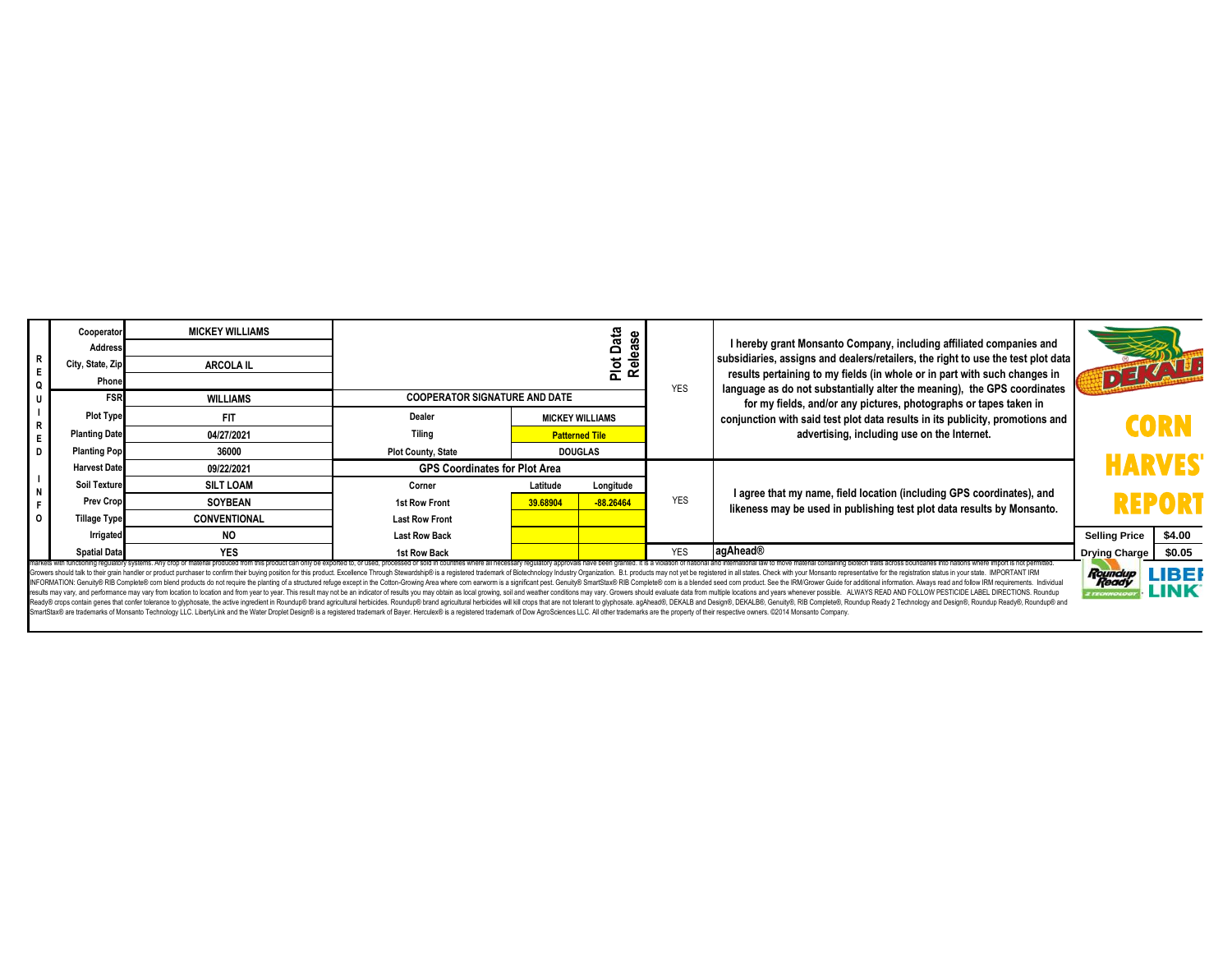**HARVEST REPORT**/Bu. /point